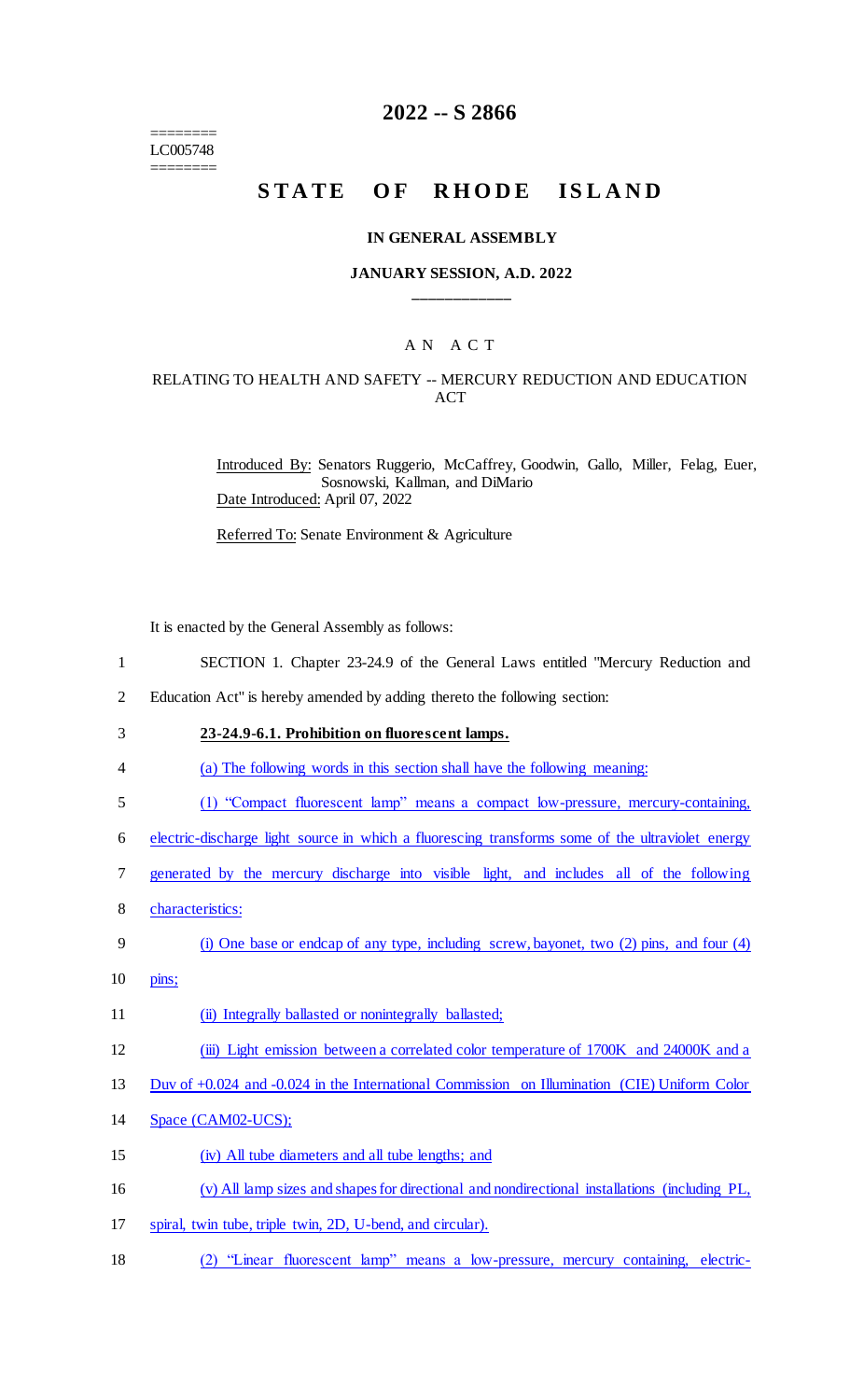| $\mathbf{1}$   | discharge light source in which a fluorescing coating transforms some of the ultraviolet energy        |
|----------------|--------------------------------------------------------------------------------------------------------|
| $\mathbf{2}$   | generated by the mercury discharge into visible light, and includes all of the following               |
| 3              | characteristics:                                                                                       |
| $\overline{4}$ | (i) Two $(2)$ bases or endcaps of any type, including single-pin, two $(2)$ pin, or recessed           |
| 5              | double contact;                                                                                        |
| 6              | (ii) Light emission between a correlated color temperature of 1700K and 24000K and a                   |
| $\tau$         | Duv of +0.024 and -0.024 in the International Commission on Illumination (CIE) Uniform Color           |
| 8              | Space (CAM02-UCS);                                                                                     |
| 9              | (iii) All tube diameters, including T2, T5, T8, T10, and T12;                                          |
| 10             | (iv) All tube lengths from 0.5 to 8.0 feet inclusive; and                                              |
| 11             | (v) All lamp shapes, including linear, U-bend, and circular.                                           |
| 12             | (b) Beginning on January 1, 2024, no compact fluorescent lamp or linear fluorescent lamp               |
| 13             | may be offered for final sale, sold at final sale, or distributed in the state as a new manufactured   |
| 14             | product.                                                                                               |
| 15             | (c) The prohibition in subsection (b) of this section shall not apply to the following compact         |
| 16             | fluorescent lamps and linear fluorescent lamps:                                                        |
| 17             | (1) Lamps used for image capture and projection, including photocopying, printing directly             |
| 18             | or in pre-processing, lithography, film and video projection, and holography;                          |
| 19             | (2) Lamps that have high proportions of ultraviolet light emission, including only the                 |
|                | following:                                                                                             |
| 20             |                                                                                                        |
| 21             | (i) Lamps with high ultraviolet content that have ultraviolet power $>2$ milliwatts per                |
| 22             | kilolumen (mW/klm);                                                                                    |
| 23             | (ii) Lamps for germicidal use or destruction of DNA that emit a peak radiation of                      |
| 24             | approximately 253.7 nanometers;                                                                        |
| 25             | (iii) Lamps used for disinfection or fly trapping where the radiation power emitted is                 |
| 26             | between 250-315 nanometers represents $\geq$ 5 % or is between 315-400 nanometers represents $\geq$ 20 |
| 27             | % of the total radiation power emitted is between 250-800 nanometers;                                  |
| 28             | (iv) Lamps used for the generation of ozone where the primary purpose is to emit radiation             |
| 29             | at approximately 185.1 nanometers;                                                                     |
| 30             | (v) Lamps used for coral zooxanthellae symbioses where the radiation power emitted                     |
| 31             | between 400-480 nanometers represents $\geq 40$ % of total radiation power emitted is between 250-     |
| 32             | 800 nanometers; and                                                                                    |
| 33             | (vi) Lamps used for sun-tanning beds where the radiation power emitted is between 250-                 |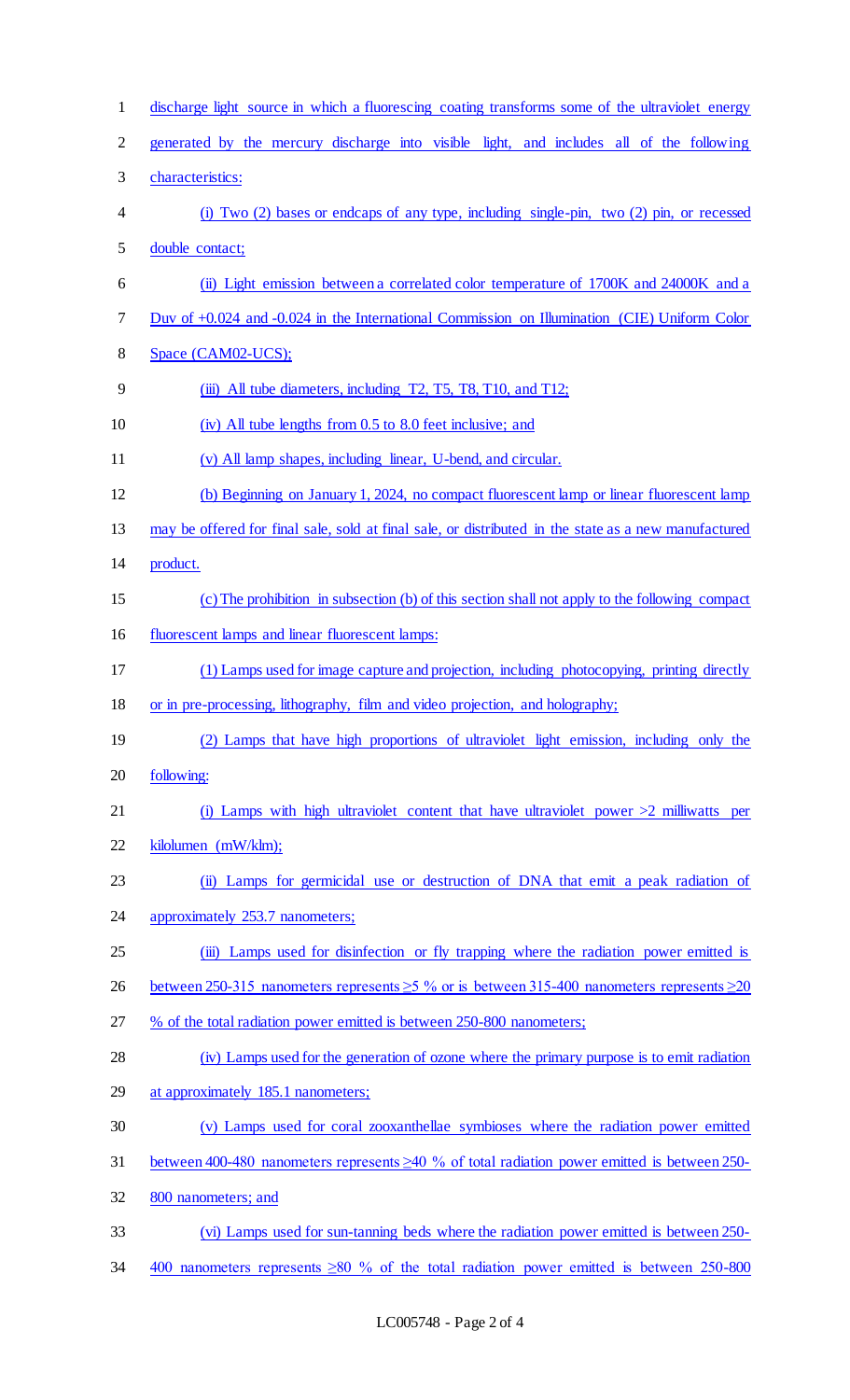## 1 nanometers.

- 2 (d) Notwithstanding the prohibition on the sale of compact fluorescent lamps or linear
- 3 fluorescent lamps under this section, a manufacturer of a mercury-containing lamp remains
- 4 required to implement the collection plans required pursuant to § 23-47.9-10 for free collection of
- 5 mercury containing lamps from covered entities in the state.
- 6 SECTION 2. This act shall take effect upon passage.

======== LC005748 ========